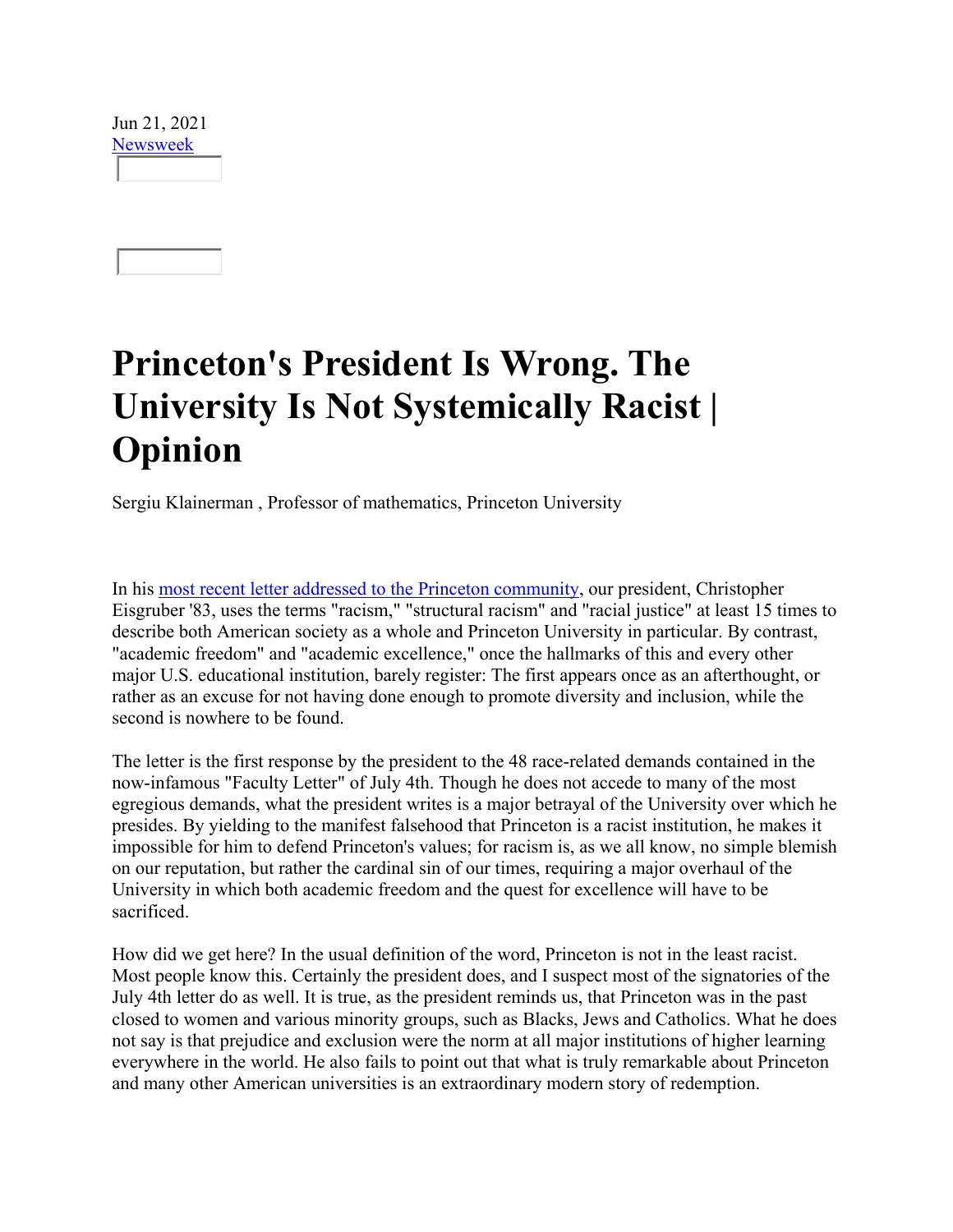Take Jews, who were once among the most excluded religious and ethnic groups the world over. In 1920, an unofficial quota artificially limited Jewish enrollment at Princeton to 3 percent—far lower than the quotas at other Ivy League institutions (at Harvard, it was 25 percent). In the 1930s, [however, Princeton took the national lead in welcoming Jewish and other refugee](https://paw.princeton.edu/article/power-small-numbers)  [scientists](https://paw.princeton.edu/article/power-small-numbers) from Nazi Europe. The presence of Einstein, Gödel, von Neumann, Wigner, Lefschetz, Weyl and many others put Princeton, New Jersey at the pinnacle of worldwide research in the mathematical sciences. Both informal and explicit quotas were dropped in the 1960s, which has led to an unprecedented flourishing of Jews at Princeton and other U.S. campuses.

More recently, though, the percentage of academically over-performing Jews has dropped everywhere in the U.S., and we are seeing instead the phenomenon of over-performing people of Asian origin. Asian-Americans currently represent 25 percent of the student body, though they make up only 5.6 percent of the total population. In fact, 25 percent looks low when we compare the situation at some other leading universities: At Caltech, for example, it is 43 percent. The reason for the over-representation of Jews and Asians is a consequence of one factor: the understanding, reached progressively through the 20th century, that to promote excellence in research and teaching, major American universities have to develop policies that are blind to considerations of race, ethnicity, religion, sex, socio-economic class and any other factor not relevant to intellectual achievement. This was an extraordinary experiment that proved conclusively that academic excellence and fairness go perfectly well together.

It is this approach that allowed me, a young refugee from Romania, to pursue my dream to become a research mathematician in the U.S. and achieve success beyond all my expectations. My story is no different from the story of countless other young students from all corners of the world, attracted by the reputation of American academic institutions for their unmatched openness and unique disposition and ability to reward hard work and talent.

The problem with this approach, as has now become painfully clear, is that over-representation of certain groups necessarily implies under-representation of others. This is certainly a problem, but not one of racism; rather, it stems from the opposite of racism—namely, a policy that rewards people based on their individual achievements and promise of future achievement, and not by the color of their skin or their ethnic or socioeconomic background.

Unfortunately, this obvious inequality of outcome has become a major target for ideological zealots equipped with the rhetorical weapons of a variety of neo-Marxist "critical theories," who are determined to delegitimize our institutions.

Unable to identify specific cases of racism, these warriors for social injustice are advancing their agenda by claiming instead that all American institutions, including Princeton, are structurally and systemically racist ("SSR"). That is to say, that they are racist even as they manifestly do everything imaginable to promote under-represented groups. Princeton, for example, has had for years an extraordinarily large number of administrators (by some counts, over 65) dedicated to promoting diversity and inclusion.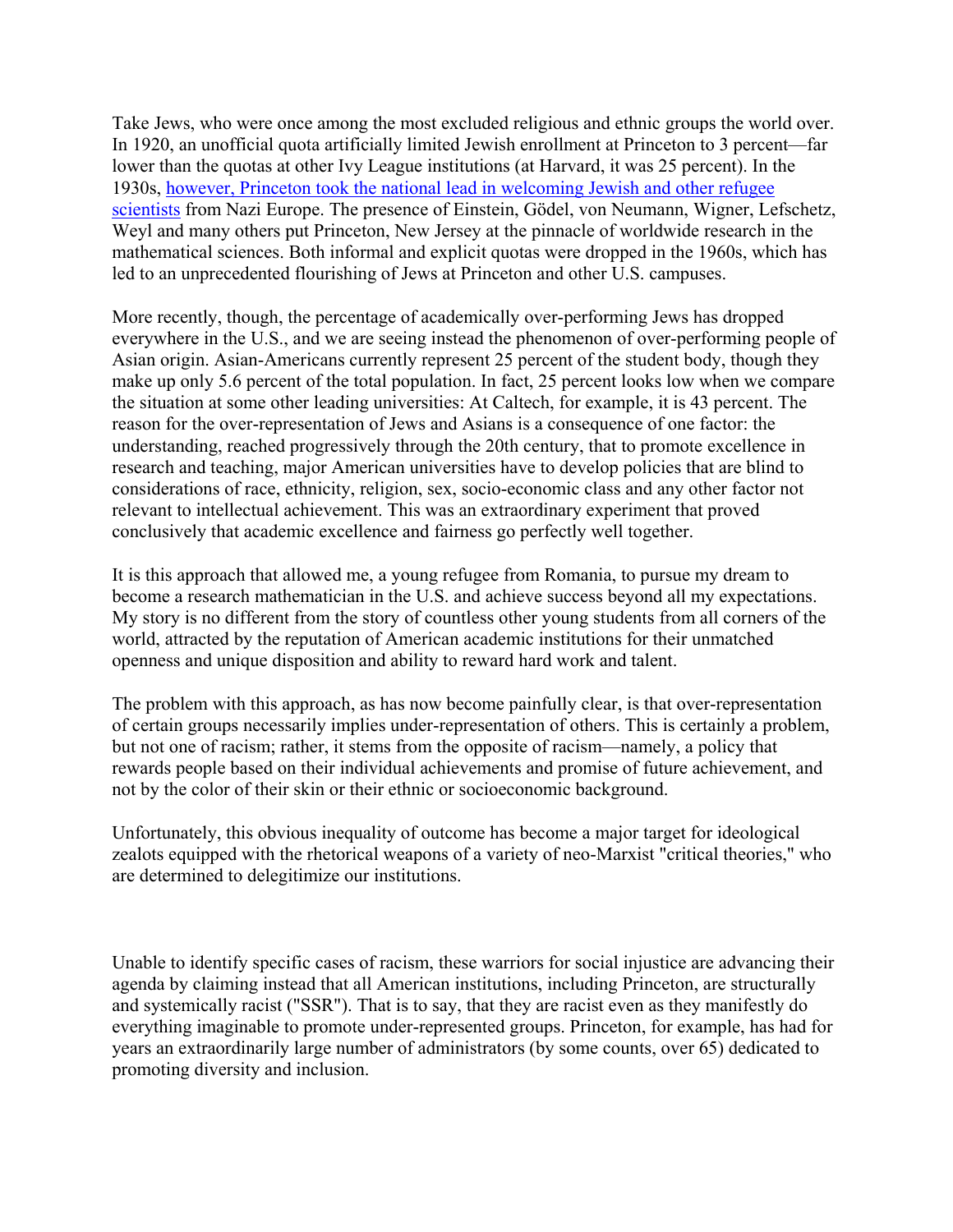The SSR accusation is advanced in the name of "critical race theory," an academic construct based on an odious obsession with race, identity politics and intersectionality that is intent on unearthing allegedly previously hidden forms of oppression, fomenting grievances and creating new and dangerous divisions. Critical race theory is opposed to the type of color-blindness envisioned by Dr. Martin Luther King Jr., rejects the principle of judging people based on achievement and promise, and is hostile to academic freedom—all of which are critical ingredients at the heart of the mission of the modern university.

Those who accuse Princeton of SSR justify their claim by pointing to discrepancies of outcome, independent of intent. As cure for the alleged problem, they advance bureaucratic solutions, such as formal or informal quotas, mandatory sensitivity training, core distribution requirements focused on racism and even thought police committees to investigate and discipline racist behavior. If implemented, these would not only be in opposition to the academic excellence the president (sometimes) says he wishes to uphold and incompatible with academic freedom, but also utterly unfair. For those like me who were educated in communist regimes, all this brings in painful memories of indoctrination and forced re-education, as well as their abject failure to produce anything but widespread hypocrisy and repressed conformity.

Among the measures the president proposes is to "assemble a faculty that more closely reflects both the diverse make-up of the students we educate and the national pool of candidates." So we must ask: Are there "too many Jews?" "Too many Asians?" Members of which groups, exactly, must give up seats they earned on merit for members of the "under-represented" groups to take them? Is anyone seriously prepared to claim that the "over-representation" of, say, Jews and Asians on the Princeton faculty is the result of prejudice at Princeton in favor of Jews and Asians? Did Jewish and Asian members of the Princeton faculty gain their positions on the basis of racial or religious favoritism? Moreover, which under-represented groups should we take into account? One can justifiably argue that the nation and the University do owe descendants of slaves and Native Americans special attention, due to our past history, but what about all other minority groups?

The ultimate logic of measuring racism by discrepancies of outcome implies that all types of groups, whether based on race, ethnicity, sex, sexual preferences etc., should be equally represented at Princeton in all activities of the University, academic and nonacademic, according to their proportion in the population. How many more diversity and inclusion administrators will be needed to carry this out? Should Princeton, for example, make serious outreach efforts to bring more Asian football or baseball players on campus in the name of proportional equity? And what about the rest of the world? Since Princeton claims to be strongly opposed to nativist policies, should we also extend these equality of outcome principles beyond our borders? Has anybody in the leadership of Princeton thought through the full scope and consequences of such an enterprise?

Finally, it needs to be stressed that in the name of diversity and inclusion Princeton has already made huge efforts to remedy under-representations by bureaucratic means, with the net result of more division and less tolerance for diverse points of view. With all the obvious intention of the President to meet the demands of the July 4 letter halfway, nothing will satisfy the so-called "social justice warriors" who wrote it but full proportional representation for their preferred